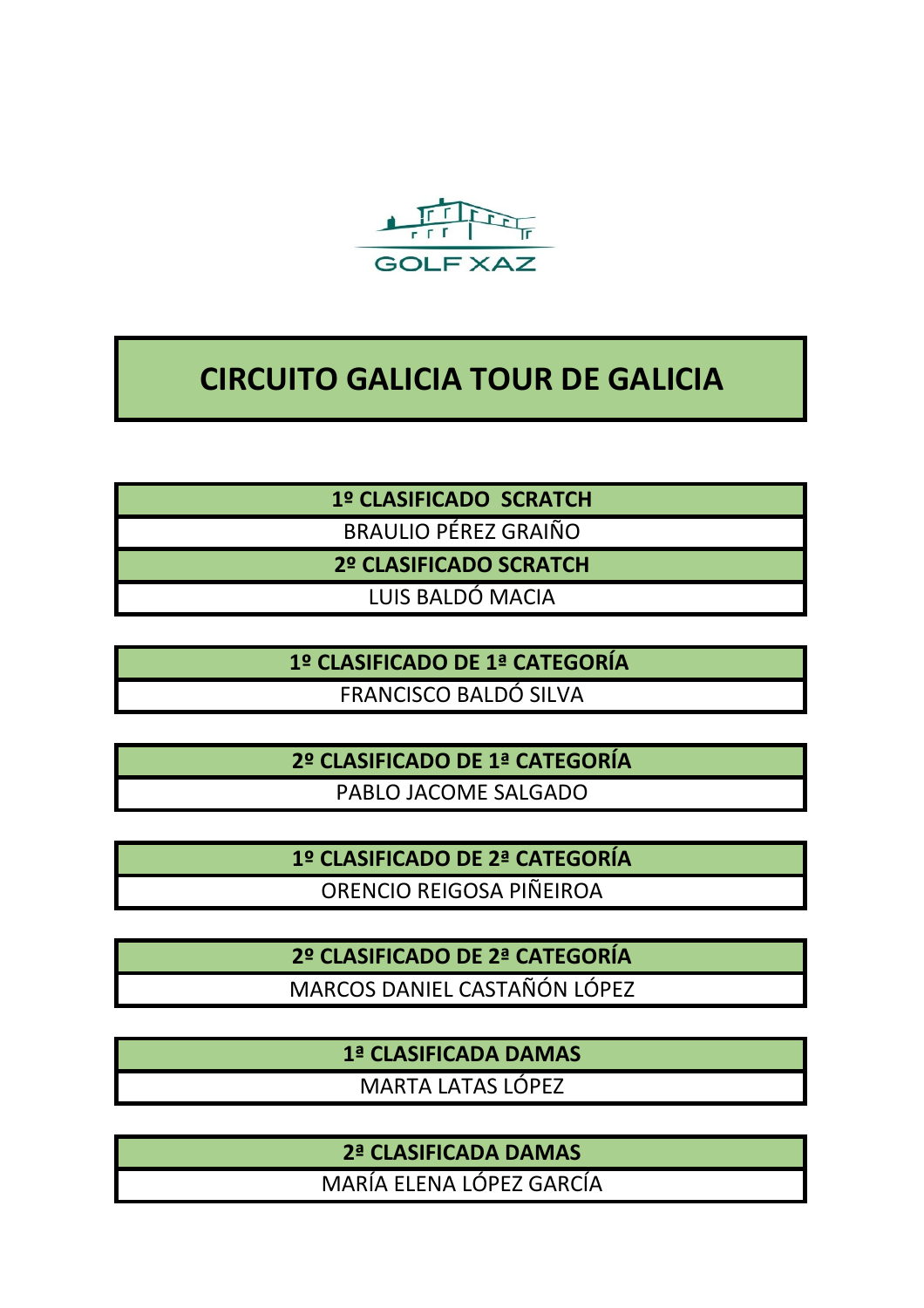

I CIRCUITO GALICIA TOUR DE GOLF GOLF XAZ Individual - Stableford 04-jun-2022, 09:00

## *Resultados SCRATCH*

| Pos            | <b>Nombre</b>                       |    | <b>Total Golpes M/F HCE</b> |   |      | <b>HCJ</b>     |
|----------------|-------------------------------------|----|-----------------------------|---|------|----------------|
| 1              | <b>BRAULIO PEREZ GRAIÑO</b>         | 37 | 71                          | M | 3.7  | $\overline{2}$ |
| $\overline{c}$ | LUIS BALDO MACIA                    | 32 | 76                          | М | 4.5  | 3              |
| 3              | GUSTAVO MARCOS MOSQUERA BARROSO     | 32 | 76                          | M | 10.9 | 3              |
| 4              | PABLO JACOME SALGADO                | 30 | 78                          | M | 7.3  | 6              |
| 5              | BRUNO OTERO AFONSO                  | 30 | 78                          | M | 5.4  | 4              |
| 6              | FRANCISCO BALDO SILVA               | 29 | 79                          | M | 9.5  | 8              |
| $\overline{7}$ | <b>GERARDO MARTINEZ MANSO</b>       | 29 | 79                          | M | 8.4  | $\overline{7}$ |
| 8              | LUIS FERNANDEZ ESPADA               | 27 | 82                          | M | 11.6 | 10             |
| 9              | MARCOS PEREZ GRAIÑO                 | 27 | 75                          | M | 6.9  | 6              |
| 10             | <b>MARTA LATAS LOPEZ</b>            | 26 | 85                          | F | 23.1 | 19             |
| 11             | ADOLFO GARCIA GONZALEZ              | 26 | 77                          | M | 9.1  | 8              |
| 12             | ORENCIO REIGOSA PIÑEIROA            | 25 | 77                          | M | 17.8 | 17             |
| 13             | ALFONSO VAZQUEZ OLIVAN              | 25 | 83                          | M | 12.1 | 11             |
| 14             | JOSE MANUEL MANSO NAVEIRA           | 25 | 83                          | M | 11   | 10             |
| 15             | MARCOS DANIEL CASTAÑON LOPEZ        | 24 | 77                          | M | 18.3 | 18             |
| 16             | <b>JOSE TRILLO CASTELO</b>          | 24 | 84                          | M | 10.7 | 10             |
| 17             | ANTONIO DE LA MORENA PARDO          | 23 | 87                          | M | 17.3 | 16             |
| 18             | ANTONIO NUÑEZ FEAL                  | 23 | 87                          | M | 13.8 | 13             |
| 19             | ANTONIO LUIS ABAD BUJAN             | 22 | 80                          | M | 14.2 | 13             |
| 20             | ANGELA RODRIGUEZ PIÑON              | 22 | 80                          | F | 13.4 | 10             |
| 21             | JOAQUIN VAAMONDE MESSIA DE LA CERDA | 21 | 93                          | M | 24.8 | 24             |
| 22             | <b>IGNACIO ALVAREZ MUÑIZ</b>        | 21 | 88                          | M | 16.7 | 16             |
| 23             | ANDRES BARRO PARGA                  | 21 | 88                          | M | 15.6 | 15             |
| 24             | MARCOS DIAZ SERRANO                 | 20 | 90                          | M | 20.3 | 20             |
| 25             | <b>VICTOR CALVO CHEDA</b>           | 20 | 88                          | M | 10.3 | 9              |
| 26             | HEBERT ARIEL PINTADO LOPEZ          | 19 | 89                          | M | 18.4 | 18             |
| 27             | SANTIAGO IVAN MARIÑAS SANCHEZ       | 18 | 93                          | M | 23   | 22             |
| 28             | <b>TEODORO NAYA RODRIGUEZ</b>       | 18 | 80                          | M | 20.6 | 20             |
| 29             | <b>VICENTE GAMBAU PINASA</b>        | 18 | 81                          | M | 19.1 | 18             |
| 30             | MARIA ELENA LOPEZ GARCIA            | 17 | 92                          | F | 25.6 | 22             |
| 31             | <b>JORGE TRILLO RIOS</b>            | 17 | 92                          | M | 19.1 | 18             |
| 32             | ANTONIO SEOANE PEREIRO              | 15 | 93                          | M | 19.6 | 19             |
| 33             | ALEJANDRO DE LA TORRE ENCINAS       | 15 | 93                          | М | 15.9 | 15             |
| 34             | F°JAVIER RAMIREZ NUÑEZ              | 15 | 94                          | M | 20.1 | 11             |
| 35             | ALEJANDRA NUÑEZ IGLESIAS            | 14 | 96                          | F | 24.3 | 21             |
| 36             | MANUEL JESUS SEOANE PAJARO          | 13 | 98                          | м | 24.1 | 24             |
| 37             | PILAR SANTALLA MUÑOZ                | 13 | 89                          | F | 26.5 | 23             |
| 38             | SUSANA BENEYTO GONZALEZ-BAYLIN      | 13 | 98                          | F | 36   | 23             |
| 39             | FEDERICO ZAMORA COLETTA             | 13 | 98                          | M | 21.8 | 21             |
| 40             | FERNANDO FERNANDEZ LOPEZ            | 11 | 92                          | M | 19.1 | 18             |
| 41             | <b>GLICERIO MORENO MARTINEZ</b>     | 10 | 107                         | M | 25.9 | 26             |
| 42             | JOSE COUCEIRO COUCEIRO              | 10 | 99                          | M | 26.5 | 26             |
| 43             | ARIEL ALBERTO ALVAREZ CORVAIA       | 9  | 62                          | M | 24.8 | 24             |
| 44             | <b>BLANCA NUÑEZ IGLESIAS</b>        | 9  | 104                         | F | 25.2 | 22             |
| 45             | RAMON RODRIGUEZ ENRIQUEZ            | 9  | 84                          | M | 21.5 | 21             |
| 46             | JOSEFA SANCHEZ PUENTE               | 5  | 111                         | F | 24.8 | 26             |
| $\mathsf{R}$   | JOSE LUIS LAZARO ALCANTARA          |    |                             | M | 16.5 | 16             |

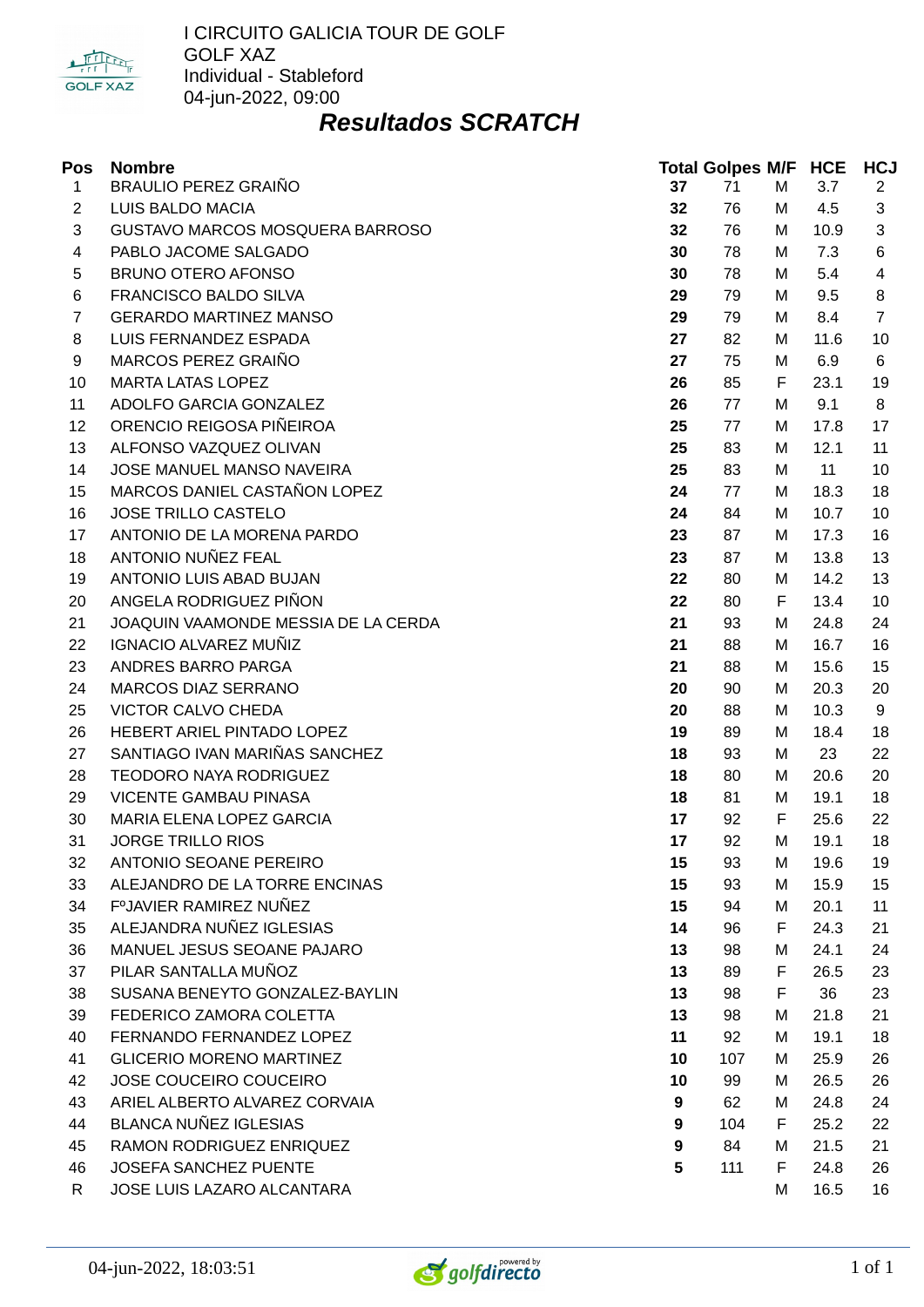

I CIRCUITO GALICIA TOUR DE GOLF GOLF XAZ Individual - Stableford 04-jun-2022, 09:00

## *Resultados 1ª CATEGORÍA CON HCP INFERIOR A 16,4*

| Pos | <b>Nombre</b>                   | <b>Total Golpes M/F</b> |    |   | <b>HCE</b> | <b>HCJ</b> |
|-----|---------------------------------|-------------------------|----|---|------------|------------|
| 1   | <b>BRAULIO PEREZ GRAINO</b>     | 39                      | 69 | м | 3.7        | 2          |
| 2   | FRANCISCO BALDO SILVA           | 37                      | 71 | м | 9.5        | 8          |
| 3   | PABLO JACOME SALGADO            | 36                      | 72 | м | 7.3        | 6          |
| 4   | <b>GERARDO MARTINEZ MANSO</b>   | 36                      | 72 | M | 8.4        |            |
| 5   | LUIS FERNANDEZ ESPADA           | 36                      | 72 | M | 11.6       | 10         |
| 6   | ALFONSO VAZQUEZ OLIVAN          | 36                      | 72 | M | 12.1       | 11         |
|     | ANTONIO NUÑEZ FEAL              | 36                      | 74 | M | 13.8       | 13         |
| 8   | LUIS BALDO MACIA                | 35                      | 73 | M | 4.5        | 3          |
| 9   | GUSTAVO MARCOS MOSQUERA BARROSO | 35                      | 73 | м | 10.9       | 3          |
| 10  | JOSE MANUEL MANSO NAVEIRA       | 35                      | 73 | M | 11         | 10         |
| 11  | ANDRES BARRO PARGA              | 35                      | 73 | м | 15.6       | 15         |
| 12  | <b>BRUNO OTERO AFONSO</b>       | 34                      | 74 | м | 5.4        | 4          |
| 13  | ADOLFO GARCIA GONZALEZ          | 34                      | 69 | M | 9.1        | 8          |
| 14  | <b>JOSE TRILLO CASTELO</b>      | 34                      | 74 | M | 10.7       | 10         |
| 15  | ANTONIO LUIS ABAD BUJAN         | 34                      | 68 | M | 14.2       | 13         |
| 16  | MARCOS PEREZ GRAIÑO             | 32                      | 70 | M | 6.9        | 6          |
| 17  | ALEJANDRO DE LA TORRE ENCINAS   | 30                      | 78 | M | 15.9       | 15         |
| 18  | <b>VICTOR CALVO CHEDA</b>       | 29                      | 79 | M | 10.3       | 9          |

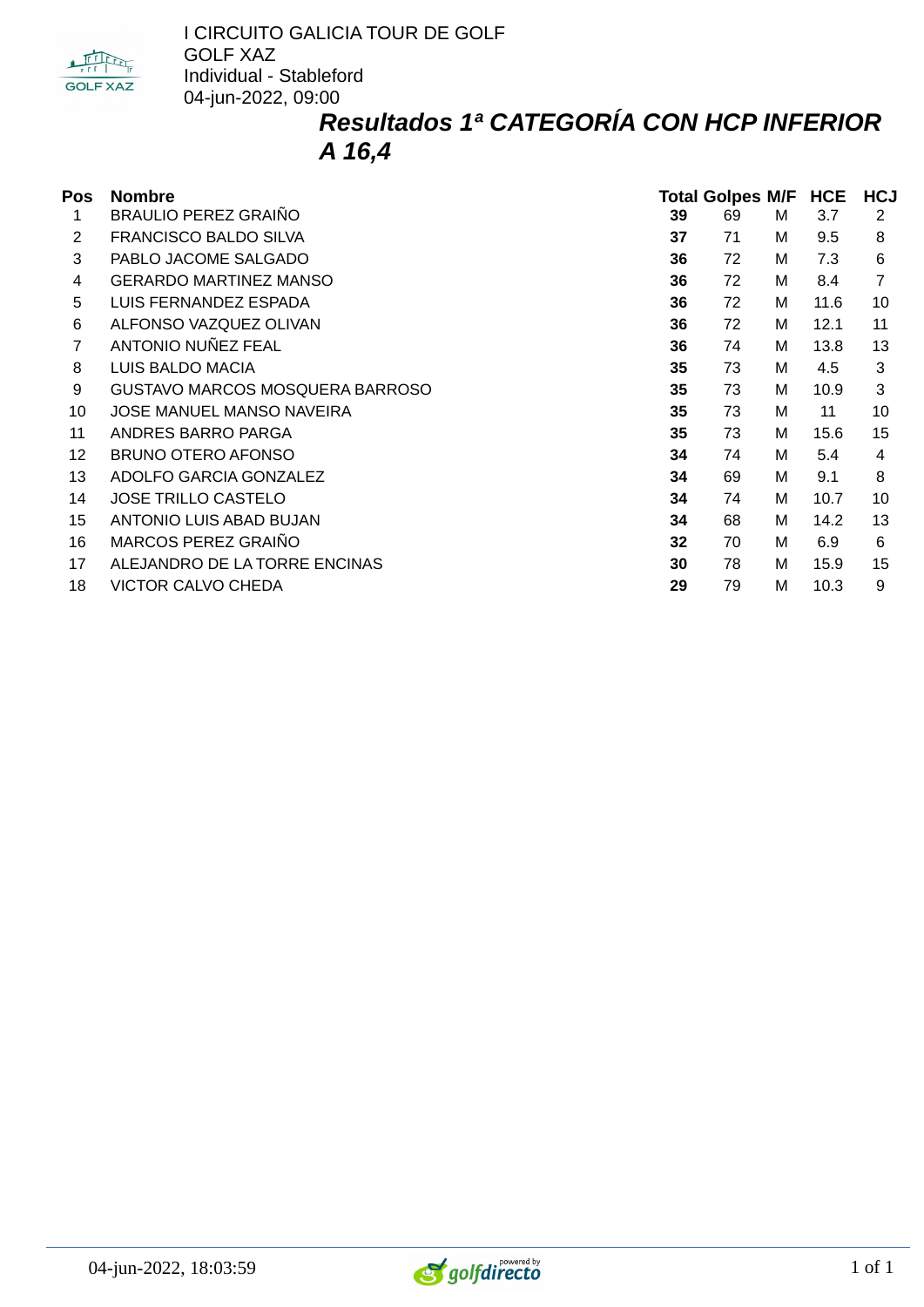

## *Resultados 2ª CATEGORÍA CON HCP 16,4 Y SUPERIORES*

| Pos | <b>Nombre</b>                       | <b>Total Golpes M/F</b> |    |   |      | <b>HCJ</b> |  |
|-----|-------------------------------------|-------------------------|----|---|------|------------|--|
| 1   | ORENCIO REIGOSA PIÑEIROA            | 41                      | 61 | M | 17.8 | 17         |  |
| 2   | MARCOS DANIEL CASTAÑON LOPEZ        | 41                      | 60 | м | 18.3 | 18         |  |
| 3   | JOAQUIN VAAMONDE MESSIA DE LA CERDA | 41                      | 69 | M | 24.8 | 24         |  |
| 4   | <b>MARCOS DIAZ SERRANO</b>          | 39                      | 70 | M | 20.3 | 20         |  |
| 5   | ANTONIO DE LA MORENA PARDO          | 37                      | 71 | M | 17.3 | 16         |  |
| 6   | HEBERT ARIEL PINTADO LOPEZ          | 37                      | 71 | M | 18.4 | 18         |  |
| 7   | SANTIAGO IVAN MARIÑAS SANCHEZ       | 37                      | 71 | M | 23   | 22         |  |
| 8   | <b>IGNACIO ALVAREZ MUÑIZ</b>        | 36                      | 72 | M | 16.7 | 16         |  |
| 9   | TEODORO NAYA RODRIGUEZ              | 35                      | 62 | M | 20.6 | 20         |  |
| 10  | JOSE COUCEIRO COUCEIRO              | 35                      | 73 | м | 26.5 | 26         |  |
| 11  | <b>JORGE TRILLO RIOS</b>            | 34                      | 74 | M | 19.1 | 18         |  |
| 12  | ANTONIO SEOANE PEREIRO              | 34                      | 74 | M | 19.6 | 19         |  |
| 13  | MANUEL JESUS SEOANE PAJARO          | 34                      | 74 | M | 24.1 | 24         |  |
| 14  | <b>VICENTE GAMBAU PINASA</b>        | 31                      | 65 | M | 19.1 | 18         |  |
| 15  | FEDERICO ZAMORA COLETTA             | 31                      | 77 | м | 21.8 | 21         |  |
| 16  | FERNANDO FERNANDEZ LOPEZ            | 28                      | 75 | M | 19.1 | 18         |  |
| 17  | <b>GLICERIO MORENO MARTINEZ</b>     | 28                      | 81 | M | 25.9 | 26         |  |
| 18  | F°JAVIER RAMIREZ NUÑEZ              | 26                      | 83 | M | 20.1 | 11         |  |
| 19  | ARIEL ALBERTO ALVAREZ CORVAIA       | 26                      | 44 | M | 24.8 | 24         |  |
| 20  | RAMON RODRIGUEZ ENRIQUEZ            | 24                      | 67 | M | 21.5 | 21         |  |
| R   | JOSE LUIS LAZARO ALCANTARA          |                         |    | M | 16.5 | 16         |  |